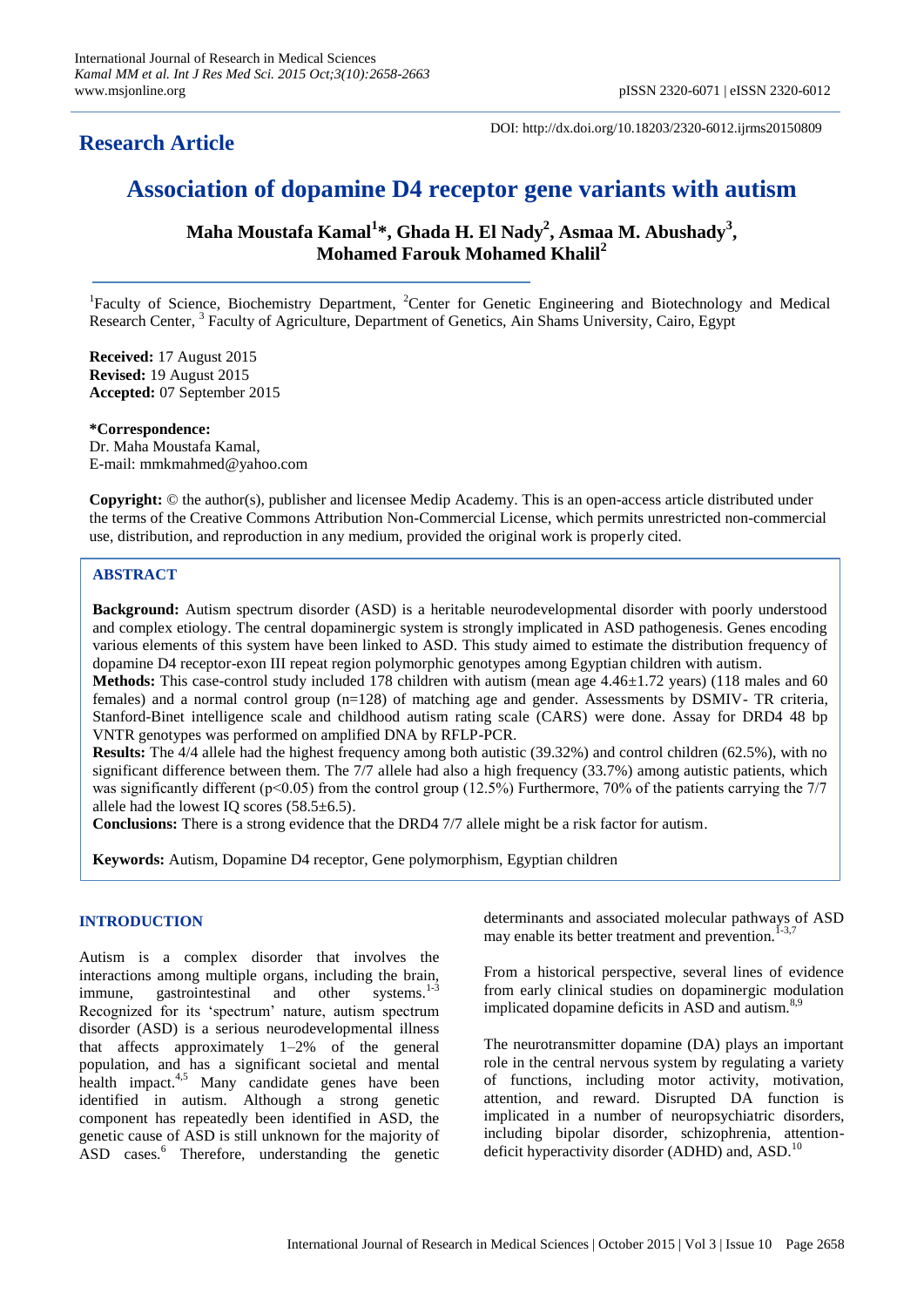In 1979, Kebabian and Calne found that dopamine exerts its effects by binding to two receptors, known as the D1 and D2 receptors. These two receptors exert their biological actions by coupling to and activating different G protein complexes. The D1 receptor interacts with the Gs complex to activate adenylyl cyclase, whereas the D2 interacts with GI to inhibit cAMP production. $^{11}$ 

The application of homology screening techniques led to the characterization of three new dopamine receptors: D3, D4, and D5. In their putative transmembrane domains, the D1 and D5 receptors are 79% identical but are only 40–45% identical to the D2, D3, and D4 receptors. Conversely, the D2, D3, and D4 receptors are between 75% and 51% identical to each other, the first indication that the five receptors can be divided into the D1-like and D2-like receptor subfamilies. The existence of different variants of the human D4 receptor has been demonstrated. These variants differ in the number of 48 base-pair repeats contained in their putative third cytoplasmic loop and they have been detected in the genomes of different individuals, showing that a genetic polymorphism is responsible for the generation of the D4 receptor variants. These repeats are not present in the rat gene, making the polymorphism specific to humans. These variants can behave differently with respect to the mechanism of ligand recognition.<sup>12</sup> Dopamine receptors are implicated in many biological (mainly neurological) processes, including cognition, memory, learning, and motor control, as well as modulation of neuroendocrine signaling, and thus are connected to many psychiatric and neurological disorders, including ADHD and autism.<sup>13</sup>

### *Aim of the study*

Despite the large number of studies in the field of autism and ASD, a study on the dopamine D4 receptor gene polymorphisms and it's association with autism in Egypt is still lacking; hence, the aim of the present work was to study the possible association between polymorphic VNTRs of the DRD4 gene and increased risk for autism.

### *Patients*

This work was done after taking acceptance of all patients' and controls' parents to share in the study as well as acceptance of ethics committee of the University.

### **Table 1: Descriptive data of the patients group.**

| <b>Sex</b><br><b>Male</b><br><b>Female</b> | No. (%)<br>118 (66.29)<br>60(33.7) |
|--------------------------------------------|------------------------------------|
| Age Range<br>Mean $\pm SD$                 | 2.00-11.00<br>$4.46 \pm 1.72$      |
| CARS                                       | Mean $SD = 37.68 \pm 5.3$          |
| IO                                         | Mean $SD = 67.32 \pm 7.63$         |
| <b>DSM</b>                                 | Mean $SD = 7.14 \pm 1.03$          |

The work has also been carried out in accordance with the code of Ethics of the World Medical Association (Declaration of Helsinki) for experiments involving humans. This case control study enrolled 178 child patients with autism diagnosed by DSM-IV-TR criteria.<sup>14</sup> Patients (Table 1) were recruited from the Psychiatric Clinic, Pediatric Hospital, Ain Shams University. They were 118 males (66.29%) and 60 females (33.7%). Their ages ranged from 2 to 11 years (mean age  $4.46 \pm 1.72$ ) years). The control group included 128 healthy children [77 males (60.15%) and 51 females (39.84%)]. Their ages ranged from 3 to 8 years (mean  $4.9 \pm 1.58$  years). The control children were referred to the psychiatric clinic to exclude the presence of autism spectrum disorders (ASDs).

### **METHODS**

1. Confirmation of diagnosis:

Confirmation of diagnosis was performed using a DSM-IVTR criteria questionnaire of autism, i.e. impairments of language, social skills, and restricted stereotyped interest or activity.14 Assessment of mental age was done using the Stanford-Binet intelligence scale (2003) to calculate the intelligence quotient (IQ). 15 Subnormal intellectual functions are diagnosed when IQ is below 70. Assessment of severity of autistic symptoms using the childhood autism rating scale 16 which rates the child on a scale from one to four in each of fifteen areas (relating to people, emotional response, imitation, body use, object use, listening response, fear or nervousness, verbal communication, non-verbal communication, activity level, and consistency of intellectual response, adaptation to change, visual response, taste, smell, touch response and general impression) was done.

2. DRD4 48 bp VNTR genotyping:

DNA was extracted from whole blood using a QIAamp Blood mini-prep Kit (QIAGEN, Germany) according to manufacturer' s instructions. The DRD4-exon III repeat region was genotyped by a PCR-based restriction fragment length polymorphism analysis (RFLP). The oligonucleotide primers used were: forward 5'- ACCACCACCGGCAGGACCCTCATGGCCTTGC GCTC-3' and reverse 5'-CTTCCTACCCTGCCCGCTCATGCTGCTGCTCT ACTGG-3'. 17 The previously mentioned primers were used to generate the DRD4-exon III polymorphic region [2–10variable repeat units (R), 1 unit=48 bp]. DNA samples (500 ng) were amplified in the presence of 10 pmol of each primer, 1x PFU PCR buffer, 0.4 mM each dNTP- dATP, dTTP, dCTP and dGTP), 200 mM 7-Deaza-dGTP, 5% DMSO, and 2U PFU Taq. The PCR protocol was performed on thermal cycler HVD ™, Austria as follows: A denaturation step at 94ºC for 2 minutes, followed by 35 cycles consisting of 98ºC for 45 seconds, 55ºC for 45 seconds, and 72ºC for 1 min 30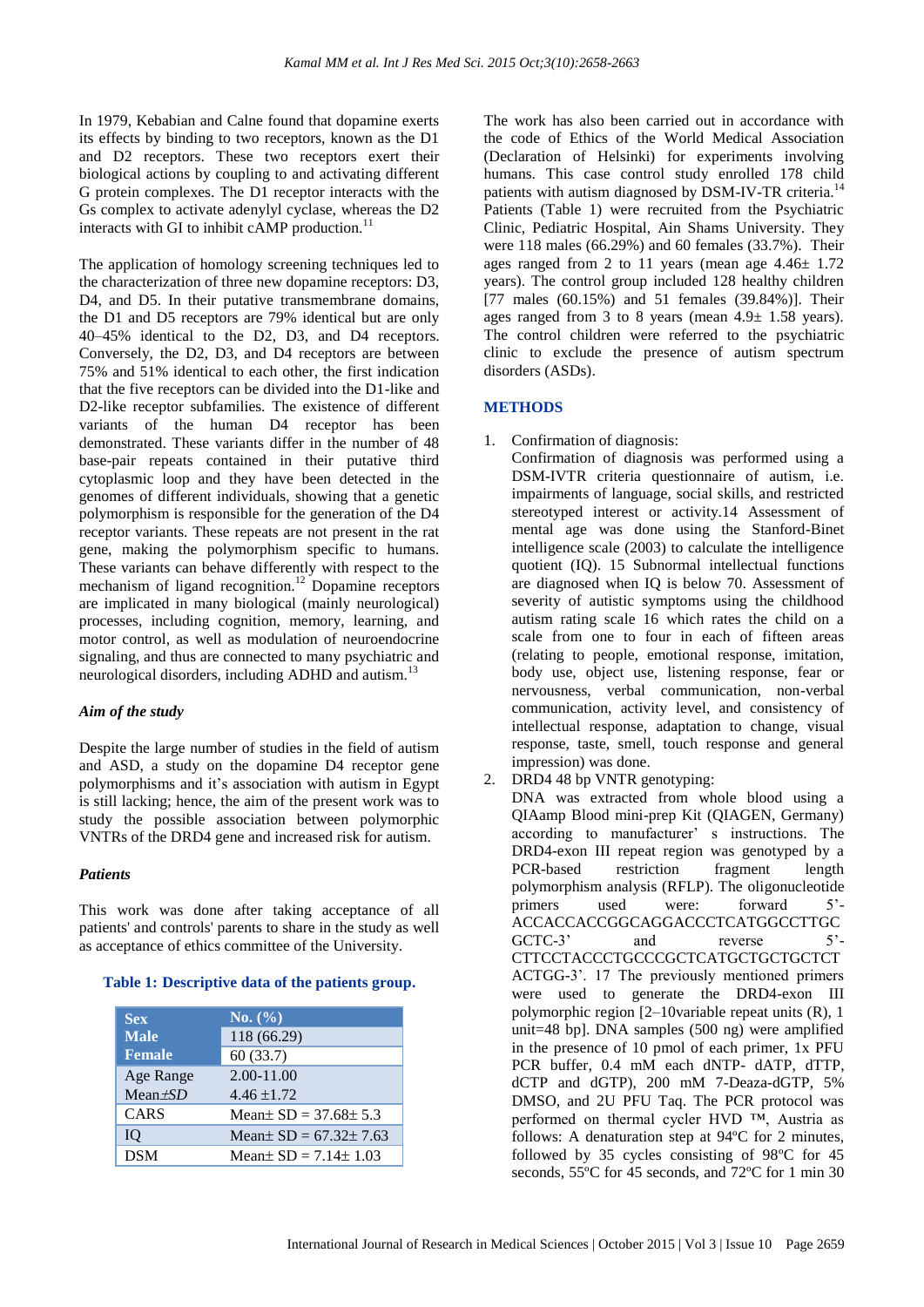seconds, with a final extension step at 72ºC for 10 minutes. Analysis of the amplified products was done on agarose gel electrophoresis 1.8% stained with ethidium bromide in 1x Tris-EDTA (ethylenediamine tetra acetic acid)-Borate buffer (TBE) against 100 bp ladder molecular weight marker (Fermentas™, Finland) to detect the corresponding amplified fragments (figure 1). The PCR fragments were all documented by Gel Documentation System and Software for DNA analysis (In Genius Syngene™ – UK) using 100 bp molecular weight ladder (Fermentas™, Finland) for confirmation of proper PCR product length. The distribution of polymorphisms, genotypes (repeat numbers- R) and allele frequencies were all statistically compared in all patients versus healthy controls.

3. Statistical analysis:

Statistical analyses were carried out with SPSS 20.0 software for Windows. Comparisons of the allele and genotype frequencies between groups were assessed using non-parametric  $\chi$ 2 test. The criterion for significance was set at  $p < 0.05$  for all the tests.

## **RESULTS**

Genotyping for DRD4- 48 bp VNTR (Table 2) revealed that the 4/4 and 7/7 alleles are predominating among the

patients' group, with frequencies of 39.32% and 33.7%, respectively (Figure 1; A, B and C).



Figure (1): PCR analysis of exon III 48bp VNTR of the dopamine receptor 4 gene (DRD4)

M: Marker 50 bp Lane 1-A, 4-B and 11-B: 2/4 repeat type (379 / 475 bp) Lane 1-B: 3/3 repeat type (427 bp) Lane 5-A: 3/4 repeat type (427 / 475 bp) Lane (3, 4, 6, 7, 8, 10, 11, 12)-A, (2, 3, 5, 6, 7, 8, 9, 10, 12)-B: 4/4 repeat type (475 bp) Lane 2-A and 9-A: 4/5 repeat type (475/523 bp) Lane (1, 2, 3, 4)- C: 7/7 repeat type (619 bp)

#### **Figure 1: PCR analysis of exon III.**

|     |       | <b>Control</b>  |       | <i>p</i> -value      |
|-----|-------|-----------------|-------|----------------------|
| No. | $\%$  | No.             | $\%$  |                      |
| 24  | 13.48 | 18              | 14.06 | <b>NS</b>            |
| 12  | 6.74  | 8               | 6.25  | <b>NS</b>            |
| 70  | 39.32 | 80              | 62.5  | <b>NS</b>            |
| 8   | 4.5   |                 | 3.12  | <b>NS</b>            |
| 60  | 33.7  | 16              | 12.5  | $\nu$ < 0.05 $^\ast$ |
| 4   | 2.25  | $\overline{2}$  | 1.56  | <b>NS</b>            |
| 178 | 100   | 128             | 100   |                      |
|     |       | <b>Patients</b> |       |                      |

### **Table 2: Comparison between patients and controls regarding genotype frequency distribution.**

*p*˂0.05 is considered statistically significant

#### **Table 3: Distribution of DRD4 polymorphic genotypes among different IQ levels.**

| <b>Genotype</b>             | 2/4                      |                          | 3/4                      |                   | 4/4            |       | 4/5                      |                          | 7/7              |       | 3/3                      |      |
|-----------------------------|--------------------------|--------------------------|--------------------------|-------------------|----------------|-------|--------------------------|--------------------------|------------------|-------|--------------------------|------|
| IQ                          | No.                      | $\%$                     | No.                      | $\%$              | No.            | $\%$  | No.                      | $\%$                     | N <sub>O</sub>   | $\%$  | No.                      | $\%$ |
| Low average $(80-89)$       | -                        | $\overline{\phantom{0}}$ |                          |                   |                |       |                          |                          |                  |       | -                        |      |
| Borderline delayed (70-79)  | 14                       | 58.33                    | $\overline{\phantom{a}}$ | $\qquad \qquad -$ | 38             | 54.29 | $\overline{\phantom{a}}$ | $\overline{\phantom{a}}$ | 8                | 13.33 | $\overline{\phantom{a}}$ |      |
| Mildly delayed<br>$(55-69)$ | 10                       | 41.66                    | 12                       | 100               | 30             | 42.86 | -8                       | 100                      | 10               | 16.66 | 4                        | 100  |
| Moderately delayed (40-54)  | $\overline{\phantom{a}}$ | $\overline{\phantom{a}}$ |                          |                   | 2              | 2.86  | $\overline{\phantom{a}}$ | $-$                      | 42               | 70    | $\overline{\phantom{a}}$ |      |
| IO (mean $\pm$ SD)          | $67.67 \pm 9.3$          |                          | $62.5 + 3.5$             |                   | $72.33 + 7.4*$ |       | $66 + 7.07$              |                          | $58.5 \pm 6.5^*$ |       | $63.2 + 2.5$             |      |

Comparison between patients and controls regarding DRD4- 48 bp VNTR genotype frequency (Table 2)

revealed no significant difference between the two groups, except for the 7/7 allele, which showed a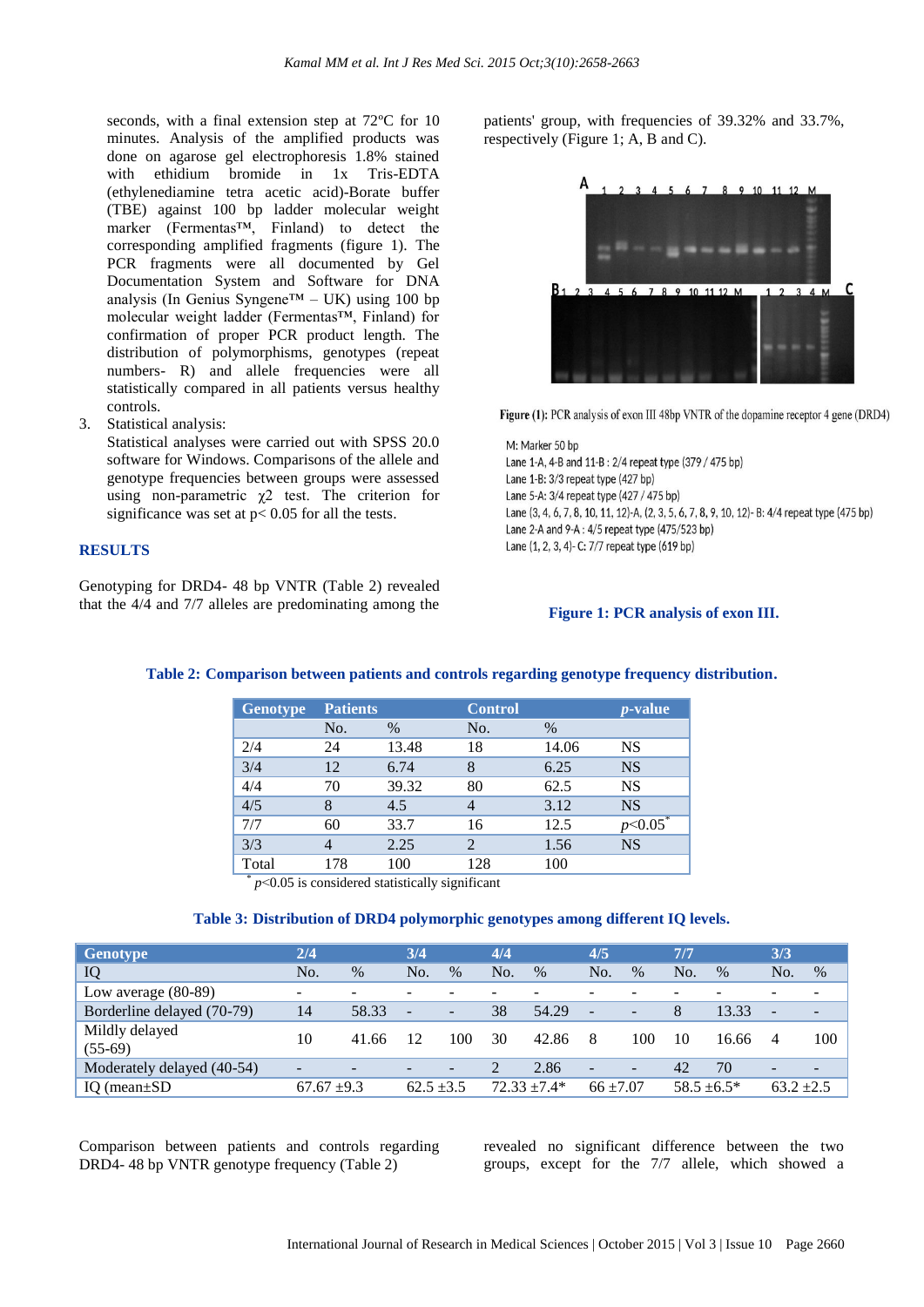statistically significant difference between its frequency in the patient group and controls  $(p<0.05)$ .

### **DISCUSSION**

Autism is a complex neuro-developmental disorder that is increasingly being recognized as a public health issue. Knowledge of genes of major effects allows identification of specific diagnostic biological markers. In the absence of clear definite objectives of clinical characteristics, the identification of these peripheral biomarkers in ADHD would be highly relevant for the diagnostic process. Identifying risky individuals at a younger age would allow implementation of treatments sooner to decrease the severity of ADHD symptoms or even to prevent future symptoms.<sup>18</sup>

To our knowledge, no studies have been published on the linkage between DRD4 gene polymorphism and increased risk for autism in Egyptian autistic children.

In this study, 178 Egyptian children diagnosed with autism as well as 128 healthy control children, were genotyped for the DRD4 48 bp VNTR polymorphism. The  $4/4$  genotype was significantly  $(p<0.05)$  more prevalent among controls (62.5%), compared to autistic patients (39.32%). Meanwhile, the 7/7 genotype was significantly  $(p<0.05)$  more prevalent in autistic patients (33.7%) compared to controls (12.5%).

The distribution frequency of the other DRD4 genotypes  $2/4$ ,  $3/4$ ,  $4/5$ , and  $3/3$  among autistic patients was as follows: 13.48%, 6.74%, 4.5% and 2.25%, respectively. On the other hand, the distribution frequency of the same DRD4 genotypes 2/4, 3/4, 4/5, and 3/3 among control children was as follows: 14.06%, 6.25%, 3.12, and 1.56%, with no significant differences between the two groups.

Comparing IQ scores of autistic children among each DRD4 genotype revealed that 70% of the patients carrying the 7/7 genotype, were classified as moderately delayed, while only 13.3% of the patients carrying the same genotype were classified as borderline delayed. Meanwhile, for the 4/4 genotype, 54.29% of the patients were classified as borderline delayed, while only 2.86 % were classified as moderately delayed. There was a statistically significant difference  $(p < 0.05)$  in mean IQ score between the patients carrying the 4/4 genotype (72.33  $\pm$ 7.4) and those carrying the 7/7 genotype (58.5  $\pm$ 6.5).

Previous analysis of a large worldwide sample of autistic patients have shown similar DRD4 distribution frequency, where the four repeat D4 receptor allele was the most common  $(-65\%)$ , followed by the seven-repeat (~25%) and two-repeat forms (~5%), with large differences between ethnic groups. Furthermore, Angela et al.<sup>19</sup>, have found that the DRD4 7-repeat allele is associated with clinically elevated autistic traits (high SRS score) among individuals with ADHD. Authors have also found that forms of ADHD that are associated with the DRD4 7-repeat allele might generally be characterized by an increased level of autistic social impairment. Moreover, Faraone and Khan<sup>20</sup>, have also revealed that the presence of the seven repeat allele is associated with a three- to fivefold higher risk of ADHD, and contributes to lower IQ scores. $^{21}$ 

The current finding about the 7/7 allele can be understood in light of the findings of Ding et al.<sup>22</sup> that the 7-repeat allele encodes a receptor with lower affinity for dopamine. In vitro studies indicate that the sensitivity of the 7R allele is half that of the 2R and 4R variants.<sup>22</sup>

In terms of binding of adenyl cyclase, the DRD4 7-repeat receptor was found to be two to three times less potent than 4-repeat or 2-repeat receptors. In vitro studies demonstrated that the 7-repeat allele of the 48-bp repeat polymorphism leads to a blunted response to dopamine.<sup>23</sup> In accordance, the 7R allele was found to be associated with various psychiatric disorders including ADHD, dependences, pathological gambling, alcoholism and drug dependence.<sup>24</sup> Several studies also described associations with schizophrenia and autism.25-27

There is evidence that the seven-repeat allele arose by a relatively recent mutational event about 50,000 years ago, and that it exhibits positive selection.<sup>28</sup> The seven repeat allele was also found to be associated with increased novelty-seeking behaviors, and the level of attentionassociated gamma synchrony is greater in subjects with the seven-repeat allele, as compared to two or four repeats.<sup>29</sup>

In a pilot study by Shahin *et al*. <sup>30</sup> concerning DRD4 gene polymorphisms as risk factor in Egyptian children with ADHD, the authors have found that there is a significant association between the possession of the four repeat allele with the children with ADHD alone than the ADHD with autistic features, whereas 7R was only detected in the ADHD without autistic features and constituted 7.89%.

### **CONCLUSION**

There is a strong evidence that the DRD4 -48bp VNTR 7/7 allele might be associated with autism in Egyptian children. However, further studies, with larger samples and varying age groups are needed to confirm the relationship between DRD4 48bp VNTR polymorphisms and increased risk for autism.

*Funding: No funding sources Conflict of interest: None declared Ethical approval: The study was approved by the Institutional Ethics Committee*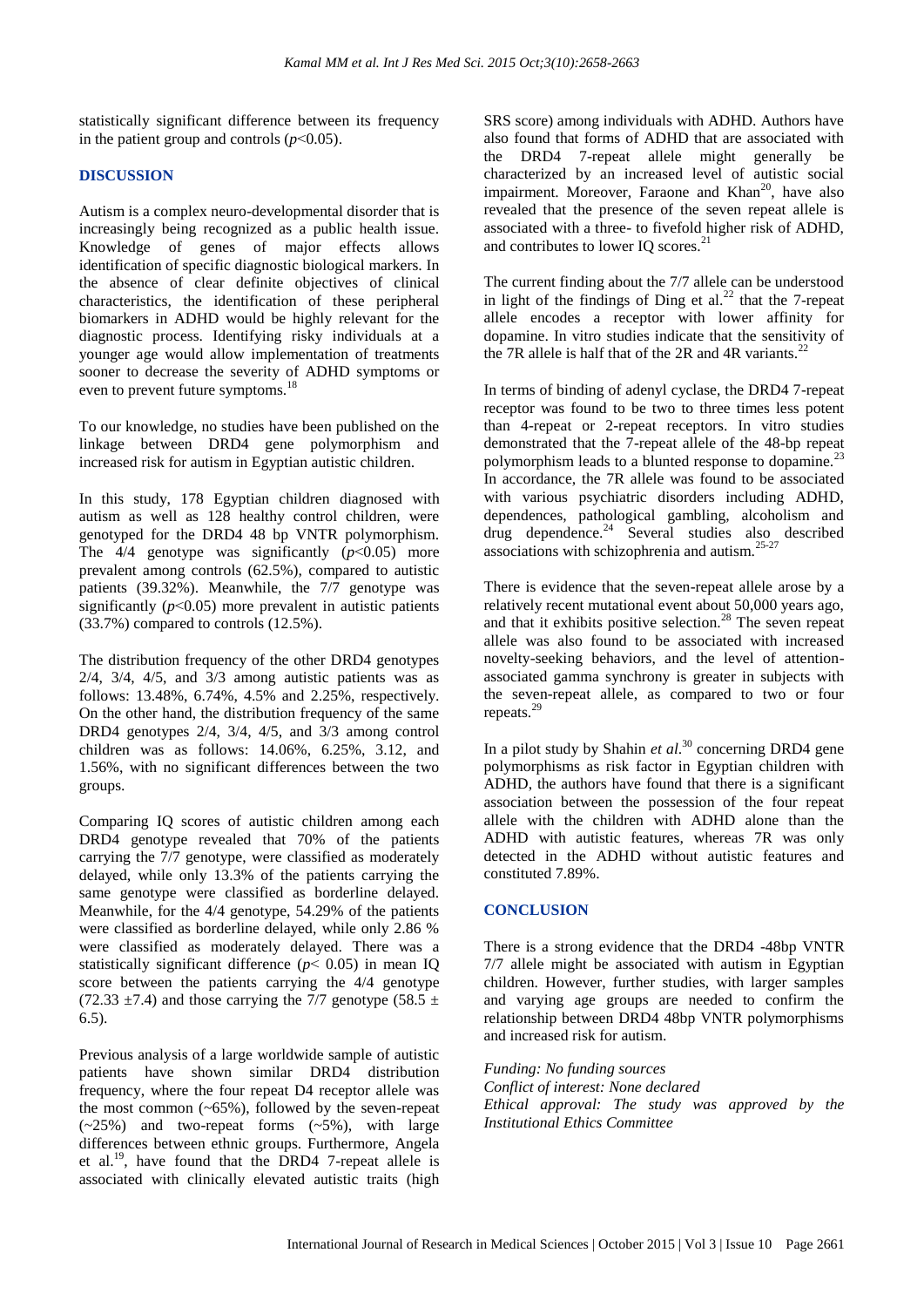#### **REFERENCES**

- 1. Geschwind DH. Autism: many genes, common pathways? Cell. 2008;135:391–5.
- 2. Matson JL, Kozlowski A.M., Matson M.M. Speech deficits in persons with autism: etiology and symptom presentation. Res. Autism Spectrum Dis. 2012;6:573–7.
- 3. Kesli R, Gokcen C, Bulug U, Terzi Y. Investigation of the relation between anaerobic bacteria genus clostridium and late-onset autism etiology in children. J. Immunoassay Immunochem. 2014;35:101–9
- 4. Mayes SD, Calhoun SL, Murray MJ, Ahuja M, Smith LA. Anxiety, depression, and irritability in children with autism relative to other neuropsychiatric disorders and typical development. Res. Autism Spectrum Dis 2011;5:474–85.
- 5. Evans B. How autism became autism: the radical transformation of a central concept of child development in Britain. Hist Hum. 2013;26:3–31.
- 6. Lina J. Genetic Studies of Autism and Autistic-Like Traits. © Lina Jonsson. Printed by Ineko AB, Gothenburg, Sweden ISBN: 978-91-628-9269-2 hdl.handle.net/2077/37522. 2015. ISBN: 978-91- 628-9270-8 (electronic version).
- 7. Edvardson S, Ashikov A, Jalas C, Sturiale L, Shaag A, Fedick A, Treff NR, Garozzo D, Gerardy-Schahn R, Elpeleg O. Mutations in SLC35A3 cause autism spectrum disorder, epilepsy and arthrogryposis. J. Med. Genet. 2013;50(11):733–9.
- 8. Lake CR, Ziegler MG, Murphy DL. Increased norepinephrine levels and decreased dopamine-betahydroxylase activity in primary autism. Arch. Gen. Psychiatr. 1977;34:553–6.
- 9. Garnier C, Comoy E, Barthelemy C, Leddet I, Garreau B, Muh JP, Lelord G. Dopamine-betahydroxylase (DBH) and homovanillic acid (HVA) in autistic children. J. Autism Dev Disord. 1986;16:23–9.
- 10. Hamilton PJ, Campbell NG, Sharma S, Erreger K, Herborg HF, Saunders C. De novo mutation in the dopamine transporter gene associates dopamine dysfunction with autism spectrum disorder. Mol. Psychiatr. 2013;18(12):1315–23.
- 11. Kebabian JW, Calne DB. Multiple receptors for dopamine. Nature. 1979;277:93–6.
- 12. Van Tol, Wu CM, Guan HC. Multiple dopamine D4 receptor variants in the human population. Nature 1992;358(6382):149–52.
- 13. Radek P, Hana K and George BS. Dopamine D4 receptor gene DRD4 and its association with psychiatric disorders. Med Sci Monit. 2011;17(9): RA215-220.
- 14. American Psychiatric Association: Diagnostic and Statistical Manual of Mental Disorders. Fourth ed., text revision (DSM-IV Text Revision). 2000, ISBN10 0890420254 and ISBN13: 9780890420256. American Psychiatric Publishing, Inc., Arlington, Virginia, U.S.A.

http://www.psychiatryonline.com/DSMPDF/dsm-iv. pdf.

- 15. Stanford-Binet intelligence scales (SB-5), two years to adult 2003; fifth ed. Available online at: <http://www.riverpub.com/products/ clinical/sbis5/home.html>.
- 16. Schopler E, Reichler RJ, Renner BR. The childhood autism rating scale (CARS) for diagnostic screening and classification of autism. 1986. New York: Irvington.
- 17. Keun-Ah Cheon1, Boong-Nyun Kim, Soo-Churl Cho. Association of the 4 repeat allele of the dopamine D4 receptor gene exon III polymorphism and response to methyl-phenidate treatment in Korean ADHD children. Neuropsechopharmacology. 2007;32:1377-83.
- 18. Main AE, Angley MT, Thomas P, Fenech M. Folate and methionine metabolism in autism. Am J Clin Nutr. 2010;91:1598–620.
- 19. Angela MR and Alexandre AT. Association between DRD4 genotype and Autistic Symptoms in DSM-IV ADHD. J Can Acad Child Adolesc Psychiatry. 2011;20:1.
- 20. 20-Faraone SV, Khan SA. Candidate gene studies of attention-deficit/hyperactivity disorder. J Clin Psychiatry. 2006;67(Suppl 8):13–20.
- 21. Mill J, Caspi A, Williams BS, Craig I, Taylor A, Polo-Tomas M. Prediction of heterogeneity in intelligence and adult prognosis by genetic polymorphisms in the dopamine system among children with attention deficit/ hyperactivity disorder: evidence from 2 birth cohorts. Arch Gen Psychiatry. 2006;63:462–9.
- 22. Ding YC, Chi HC, Grady DL. Evidence of positive selection acting at the human dopamine receptor D4 gene locus. Proc Natl Acad Sci USA. 2002;99:309– 14
- 23. Esra G, Elvan Iseri, Sezen GEr, Emriye F P, Mehmet A E, Ozhan Y and Sahnur. The Correlation of Attention Deficit Hyperactivity Disorder with DRD4 Gene Polymorphism in Turkey. Int J Hum Genet. 2013;13(3):145-52.
- 24. Kaplan AS, Levitan RD, Yilmaz Z. A DRD4/BDNF gene-gene interaction associated with maximum BMI in women with bulimia nervosa. Int J Eat Disord 2008;41(1):22–28.
- 25. Emanuele E, Boso M, Cassola F. Increased dopamine DRD4 receptor mRNA expression in lymphocytes of musicians and autistic individuals: bridging the music-autism connection. Neuro Endocrinol Lett. 2010;31(1):122–5.
- 26. Lee KY, Joo EJ, Ji YI. Associations between DRDs and schizophrenia in a Korean population: multistage association analyses. Exp Mol Med 2011;43(1):44–52.
- 27. Lung FW, Yang MC, Shu BC. The interleukin 10 promoter haplotype ACA and the long-form variant of the DRD4 uVNTR polymorphism are associated with vulnerability to schizophrenia. Psychiatry Res. 2011;188(2):294–6.